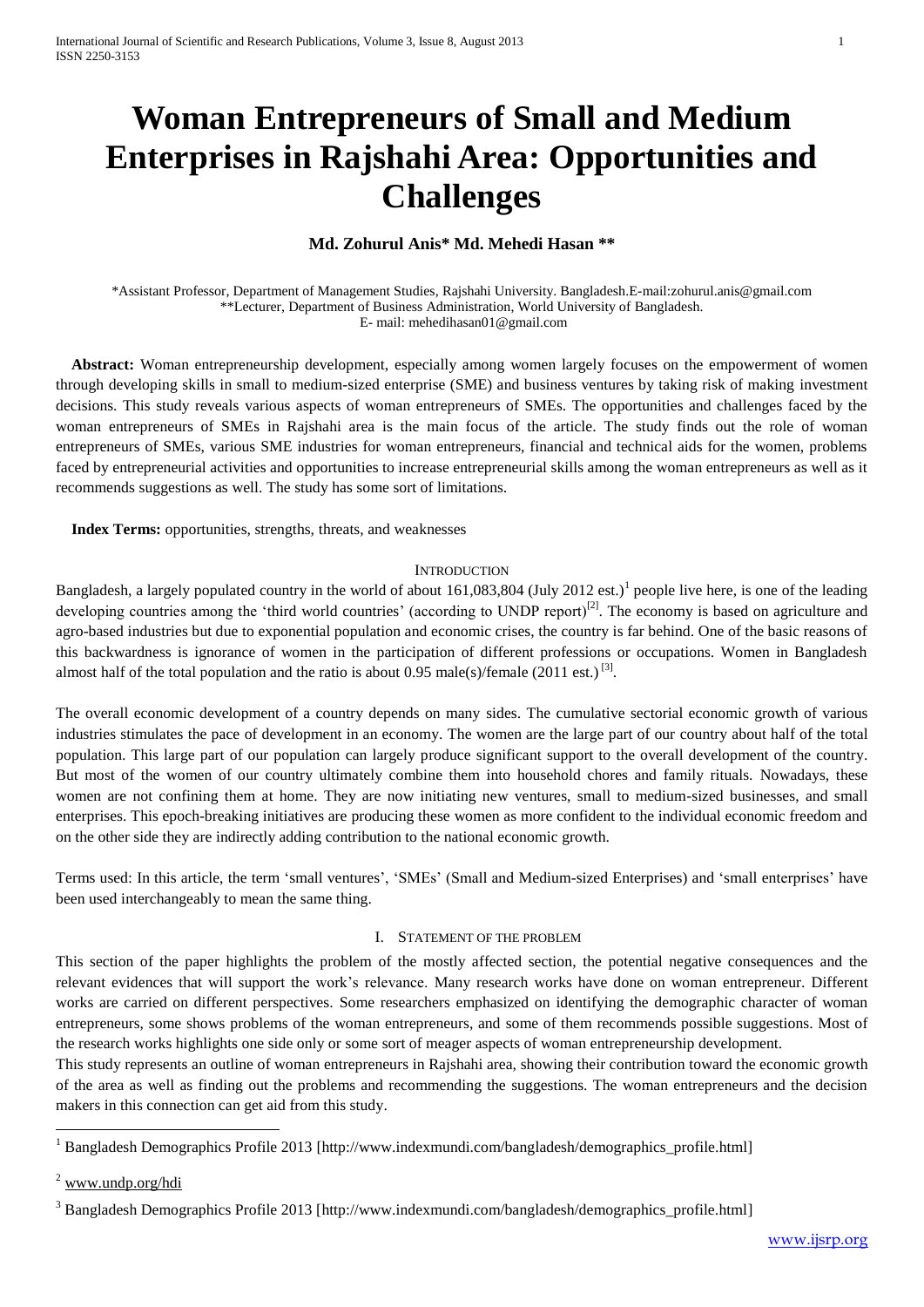#### II. RESEARCH METHODOLOGY

This study has been carried out relying on both primary and secondary data. Primary data has been obtained through a sample survey via self-completion questionnaires from 150 respondents of SMEs from Rajshahi area. The participants were from various locations of Rajshahi area. The judgment sampling method is used which involves the selection of a group from the population on the basis of available information thought. This sampling is used in this study because knowledge of the researchers can be best used in this technique of sampling and this technique of sampling is also economical. The design of the questionnaire involves a combination of both open-ended and close-ended questions. The secondary sources of information were used from various publications e.g., thesis papers, journals, books, newspapers, magazines and websites. A well design structured questionnaire used as a data analysis tools.

#### IV. OBJECTIVES OF THE STUDY

- 1. To explore the existing strengths the woman entrepreneurs have.
- 2. To explore the existing weaknesses the woman entrepreneurs possess.
- 3. To find out the main opportunities existing in the sector.
- 4. To find out the major challenges facing by the woman entrepreneurs of SMEs in the area.
- 5. To recommend possible suggestions to the prospective woman entrepreneurs of SMEs in the area.

## V. LITERATURE OF REVIEW

- 1) Mujeri (2005)<sup>4</sup> in his work of small and medium enterprise development and poverty reduction described the development of SMEs and how does it assists in reducing poverty from Bangladesh on the basis of some selected issues.
- 2) Anjum  $(1995)^5$  outlines an overview on the entrepreneurial development in the northern Bangladesh and finding out problems of entrepreneurship development, suggesting recommendations, outlining the opportunities for the development of entrepreneurs in the area.
- 3) Mohiuddin (1998)<sup>6</sup> described in his work on woman entrepreneurs that the half of the whole population in Bangladesh is woman. The proper economic growth of the country is not possible without the involvement of the large portion. This work also added the expansion and management of rural sector of rural woman entrepreneurs.
- 4) Hena  $(2006)^7$  proposes the role of women entrepreneurs of Grameen Bank of Bangladesh with special references to Bogra zone of the bank. The author highlights the nature of businesses the woman entrepreneurs normally engaged in, their character, their problems with doing so, and the possible way outs needed to adapt for further improvement of theirs.
- 5) Uddin  $(2012)^8$  addressed the demographic characteristics of women entrepreneurs and problems of women entrepreneurship development in Bangladesh. In this paper the author showed various types of businesses handled by woman, the women's educational background, family size, age, occupation, prior experiences and other demographic matters and at length the paper provides some recommendations for the existing problems in the field.

1

<sup>4</sup> Mujeri, M K (2005), '**Small and Medium Enterprises Development and Poverty Reduction: Some Issues in Bangladesh**', Rajshahi University Economics Association, vol. 11, July 2005, pp. 10-27, Uttoran Offset Printing Press, Rajshahi-6205, Bangladesh

<sup>5</sup> Anjum, M N (1995), '**Entrepreneurship Development in the northern districts of Bangladesh**' October 1995, Rajshahi University, Rajshahi - 6205, Bangladesh

 $6$  Mohiuddin (1998), Dhaka University Journal of Business Studies, Vol. 19, No. 1, p. 46

<sup>7</sup> Hena, M H (2006) '**Role of Women Entrepreneurs of Grameen Bank of Bangladesh: An Evaluation of Bogra Zone**' (Thesis Report), November 2006, University of Rajshahi, Rajshahi - 6205, Bangladesh

<sup>8</sup> Uddin M S (2012), '**Demographic Characteristics of Women Entrepreneurs and Problems of Women Entrepreneurship Development in Bangladesh**', Journal of Business Studies, Vol. 3, pp. 128-144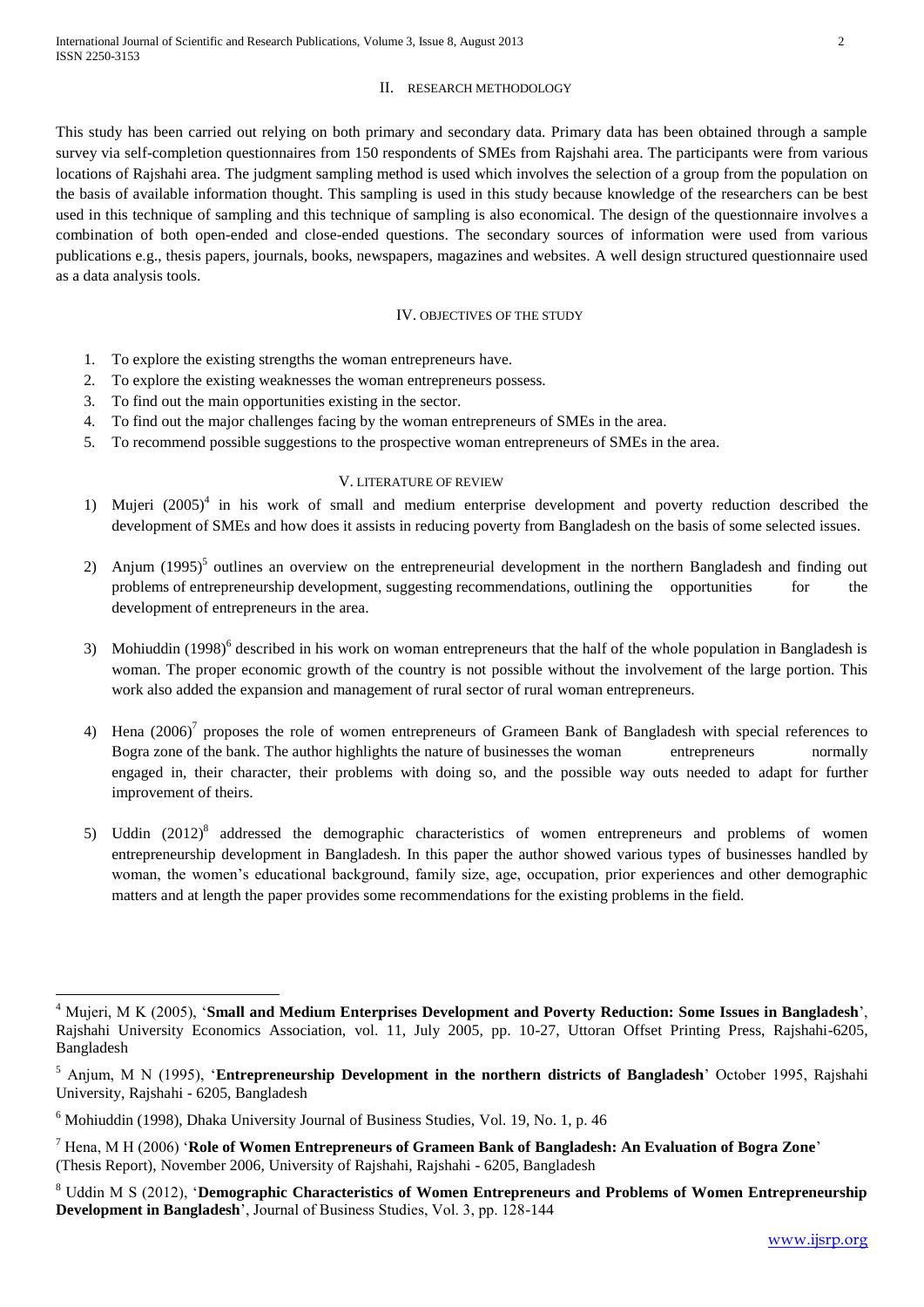International Journal of Scientific and Research Publications, Volume 3, Issue 8, August 2013 3 ISSN 2250-3153

- 6) Al-Hossienie (2011)<sup>9</sup> carried out a study on socio-economic impact of woman entrepreneurship in Sylhet city, Bangladesh. He represented in the paper that focused on exploring the socio-economic impact of women entrepreneurship in the concerned area. Based on primary and secondary sources, it is found that nearly three quarters of the women entrepreneurs in Sylhet city are married and that they are mainly involved in tailoring and beauty parlor businesses. About half of the women entrepreneurs use their income for family purposes and most of them do not need permission of their husbands in using their income. Women entrepreneurship typically brings a positive change in attitude and behavior of family members and society towards them. This paper also provides some recommendations for policy makers to undertake suitable and effective policies towards the development of women entrepreneurship in the area. But the research paper is prepared only on the basis of socio-economic factors, it did not take into account of other variables like demographic, cultural and other variables.
- 7) Khan & Kraemer (2008)<sup>10</sup> indicated that a significantly higher percent of women living in slums came from country side, had a poorer status by household characteristics, had less access to mass media, and had less education than women not living in slums. Mean BMI, knowledge of AIDS indicated by ever heard about AIDS, knowledge of avoiding AIDS by condom use, receiving adequate antenatal visits (4 or more) during the last pregnancy, and safe delivery practices assisted by skilled sources were significantly lower among women living in slums than those women living in other areas. Likewise, all the unadjusted significant associations with the variable slum were greatly attenuated and became insignificant (expect safe delivery practices) when some socio-economic variables namely childhood place of residence, a composite variable of household characteristics, a composite variable of mass media access, and education were inserted into the multiple regression models. Taken together, childhood place of residence, the composite variable of mass media access, and education were the strongest predictors for the health related outcomes. The study is based on socio-economic factors of woman but it is ignored business side.

## VI. EVOLUTION OF THE CONCEPT "WOMAN ENTREPRENEURS": A FEW WORDS

The term "women entrepreneurs", not employees, were used for the first time in USA at around late nineteenth century. In 1977 the percentage of women entrepreneurs was 7.1% and later in 1990 it was risen to  $32\%$ <sup>[11]</sup>. The concept of women entrepreneurs in Bangladesh developed from the very outset of the country. But the perspective in Bangladesh is different. The term 'woman entrepreneur' is a concept in Bangladesh where there are some controversies of term's origin. Generally, it is considered that the concept of women entrepreneurs had rooted from the beginning of the country, that is, after the independence of Bangladesh in 1971.

Woman entrepreneur indicates a female who initiates or launches a new business by undertaking risk of economic uncertainty and who will coordinate, administrate and control the overall enterprise.

## VII. FINDINGS AND DISCUSSION.

This section of the study states the actual findings from the field survey (given in appendix) and desk research; however the study finds the following results.

# VII.I CHALLENGES FACING BY THE WOMAN ENTREPRENEURS OF SMALL AND MEDIUM ENTERPRISES IN RAJSHAHI AREA

They perform two jobs at a time, one at home and one at outside, is difficult for a woman, but it is doubly taxing for a woman in a developing or transitional economy where poverty and lack of infrastructure can make the most basic tasks harder and more timeconsuming. Woman entrepreneurs in Rajshahi area face different difficult problems regarding entrepreneurship development, financing, procurement, and others. Based on the study some basic challenges facing by the woman entrepreneurs involve the subsequent.

1. Minor Mentality

 $\overline{a}$ 

<sup>9</sup> Al-Hossienie C A (2011) "**Socio-Economic Impact of Women Entrepreneurship in Sylhet City, Bangladesh**", Bangladesh Development Research Working Paper Series, Bangladesh [http://www.bangladeshstudies.org/files/WPS\_no12.pdf]

<sup>&</sup>lt;sup>10</sup> Khan M M H & Kraemer A (2008) "Socio-economic factors explain differences in public health-related variables among women in Bangladesh: A cross-sectional study", BMC Public Health, Deutschland [http://www.biomedcentral.com/1471- 2458/8/254]

<sup>&</sup>lt;sup>11</sup> Source: Estes, 1999; NFWBO, 1998; Women in Business-Lesotho, 1998; Jalbert, 1999c; Carter & Cannon, 1992.(adapted from: [www.cipe.org/programs/women/pdf/jalbert.pdf\)](http://www.cipe.org/programs/women/pdf/jalbert.pdf)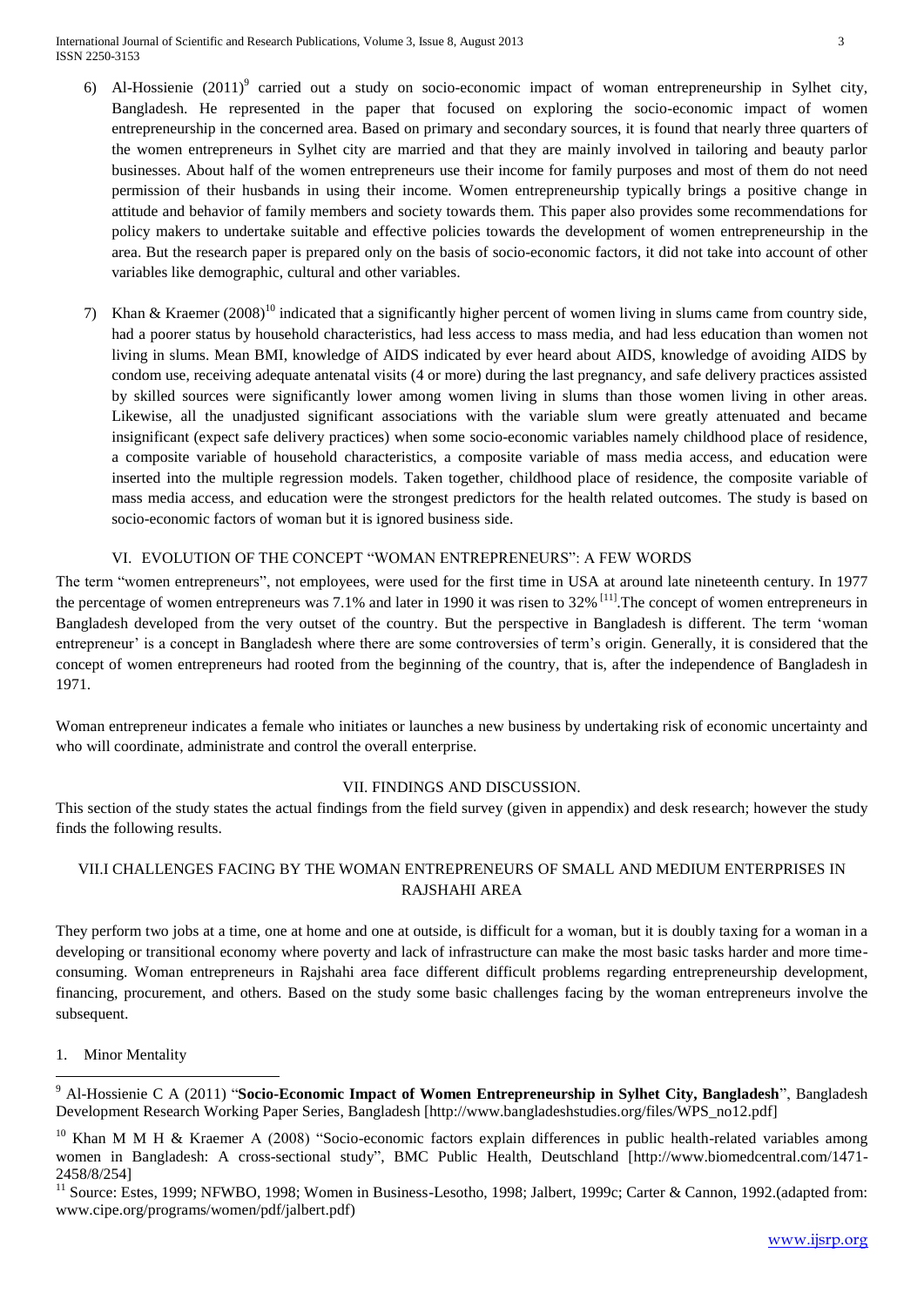International Journal of Scientific and Research Publications, Volume 3, Issue 8, August 2013 4 ISSN 2250-3153

Minor mentality among women entrepreneurs reveals the major problem seen in Rajshahi area. In most of the areas, it is seen that women entrepreneurs believe that they are not fit for initiating some business ventures/enterprises with comparison to the men one.

# 2. Shortage of Raw-Materials

In the northern districts there have manifold problems shortage in raw material is major among them. There have great shortage in mineral resources, adequate agricultural raw materials for women entrepreneurs for the purpose of setting up a new venture. Lack in transportation and communication system creates this problem acute.

# 3. Problems of Access to Credit

Most women in northern district in Bangladesh have some barriers in the process of access to credit though capital is the main constituent to run a business properly and this credit may be a short-range or long-range credit.

# 4. Shortage of Skilled and Efficient Manpower

Most of the women entrepreneurs of the northern districts are uneducated and if they are educated, its ratio is so poor. If the women entrepreneurs in northern districts of the country were mainly educated, they could make some initiatives easily.

# 5. Capital Deficiency

Inadequacy of capital among the women entrepreneurs is another barrier. Most women of the districts claim that if they have adequate money they will increase the production capacity of their small ventures.

# 6. Limited Micro-Credit Financial Supports

Most of the public sector banking companies of the country provides credit in non micro credit system. So, it creates obstacles in formation of capital or accumulation of capital.

## 7. Complexity in the Credit System

Capital is the main stream of a business enterprise but in the northern districts of Bangladesh most women entrepreneurs face some complexities in the credit system which is providing by different financial institute of the country.

## 8. Unavailable and Inadequate Fuel and No Gas Supply

Unavailable and inadequate fuel and gas supply, as a result the people of this area do not get proper utilities of their productive resources.

## 9. Shortage of Water and Power Supply

Water crises in northern districts are a main problem. Most of the rivers have scarcity of water in dry seasons, especially, in summer seasons. In some factories e.g., rice mills (for boiling), jute factories, silk factories, and poultry farming water is so essential.

## 10. Underprivileged and Inadequate Training Facilities

Women entrepreneurs face the problem of increasing their experiences skills because of underprivileged and inadequate training facilities in the northern districts of the country.

## 11. Religious Misinterpretation and Misrepresentation

Religious misinterpretation and misrepresentation, sometimes, discourage the women entrepreneurs to set up small ventures. There have lacks of clear concept of religions among the mass. In most of the areas in the northern districts it is experienced that the women entrepreneurs face the problem of religious misinterpretation and misrepresentation by the religious leaders.

## 12. Poor Educational and Practical Knowledge and Experience

Most of the women entrepreneurs of the northern districts have little educational knowledge of their own which hamper the smooth flow of increasing SMEs.

## 13. Unavailable Socio-Economic Infrastructure

Unavailable socio-economic infrastructure that is, there has a lack of educational institutes like school, college, university, technical institute, road and highway and lack of other facilities for the purpose of generating women entrepreneurs.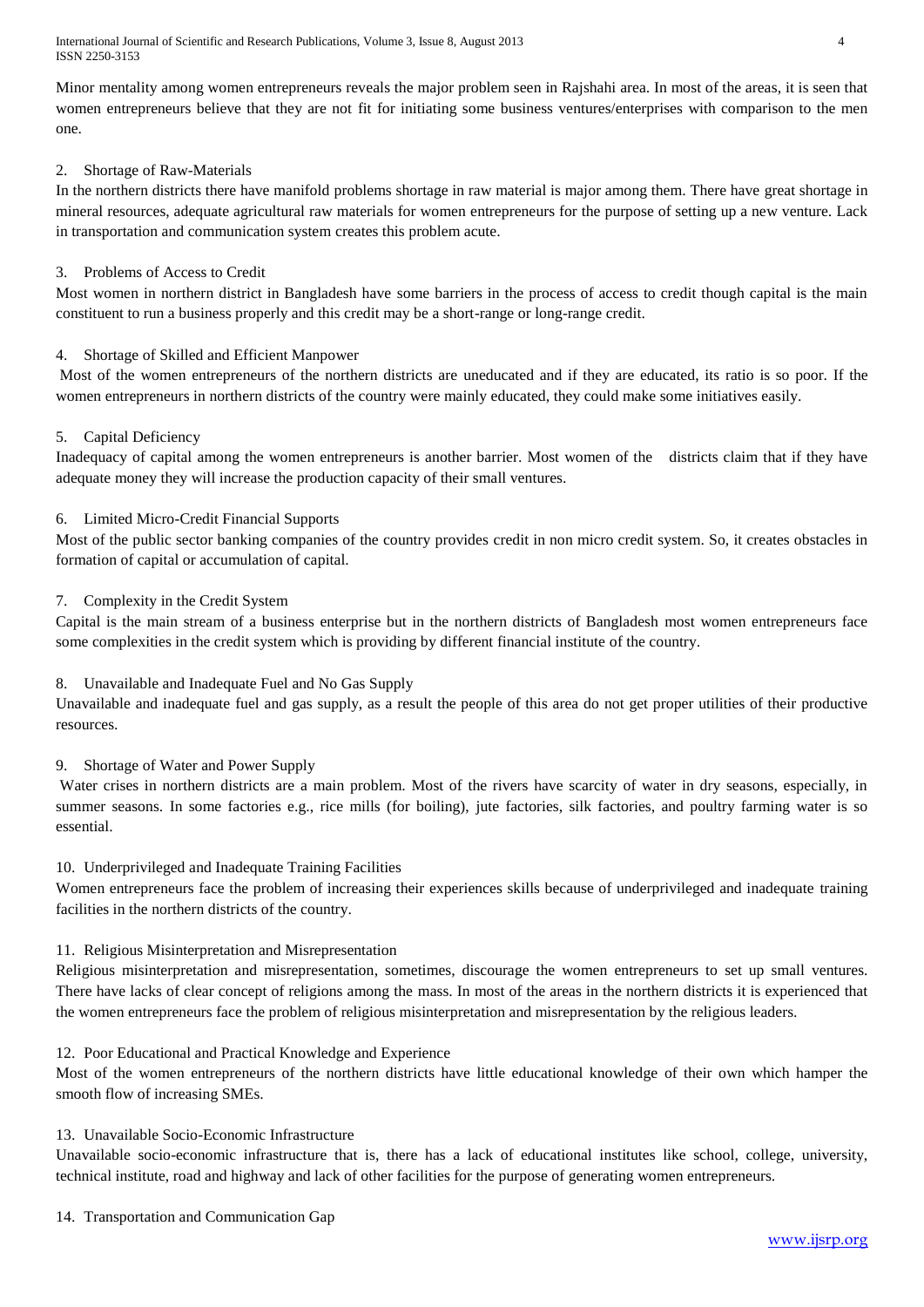International Journal of Scientific and Research Publications, Volume 3, Issue 8, August 2013 5 ISSN 2250-3153

Transportation and communication gap to remote areas, mass-communication and well-designed transportation system is the precondition of developing a community but in these area there has a narrowness of this facility.

# 15. Marketing Problem of the Products

The products which are produced by the women entrepreneurs are sometimes very poor in quality. So the products produced by the women entrepreneurs lose their market values.

# 16. Lack of Public-Private Initiatives

Lack of public-private initiatives for accelerating women entrepreneurs in Rajshahi area is one of the major obstacles behind the emergence of the sector woman entrepreneurs. Here, in the northern districts of the country it is seen that there is acute scarcity of public-private initiatives for the purpose of fostering the women entrepreneurship.

# VII.II OPPORTUNITIES FOR WOMAN ENTREPRENEURS OF SMALL AND MEDIUM ENTERPRISES IN RAJSHAHI AREA

With a view to reduce the severances of the barriers which obstacle to the development of women entrepreneurship in the area, there are some opportunities which might accelerate the triumph of women entrepreneurship development in this area.

1. Industrial sector affordable for women entrepreneurs in the area

There are some sectors which are easy to maintain by the women entrepreneurs in the northern districts. They can easily contribute in different private sectors. A list of easily maintainable sectors by women entrepreneurs is given below:

Exhibit: 1- A table showing the industrial sectors of SMEs easily affordable for woman entrepreneurs of SMEs in the area.

| Name of SMEs easily maintainable by women | Name of SMEs easily maintainable by women |
|-------------------------------------------|-------------------------------------------|
| entrepreneurs                             | entrepreneurs                             |
| Textile industries                        | <b>Plastic factories</b>                  |
| Silk enterprise                           | Auto flour mills                          |
| Leather factories                         | Cold-storage factories                    |
| Packaging and packing                     | Soap factories                            |
| Pulses mills                              | Poultry farming and                       |
| Rice mills                                | Cattle rearing etc.                       |

2. Organizations providing financial aids and other logistics supports to woman entrepreneurs in the area

There are considerable institutions which provide financial and logistic supports and also ensure easily affordable training facilities to the women entrepreneurs of the area concerned. Here, there is given a list of the names of such institutions [12], and some of them are pitching down below.

Exhibit: 2- A table showing the financial aid providing institutions to woman entrepreneurs of SMEs in the area.

| Name of financial aid providing institutions | Name of financial aid providing institutions |
|----------------------------------------------|----------------------------------------------|
| General Commercial Banks <sup>15</sup>       | Specialized Banks                            |

**.** 

<sup>&</sup>lt;sup>12</sup> Banglapedia: National Encyclopedia of Bangladesh, CD Edition, February 2008 by Asiatic Society of Bangladesh, Disk 1/Financial Institutions

<sup>13</sup> Bangladeshi Banks [http://bank-insurancebd.blogspot.com/]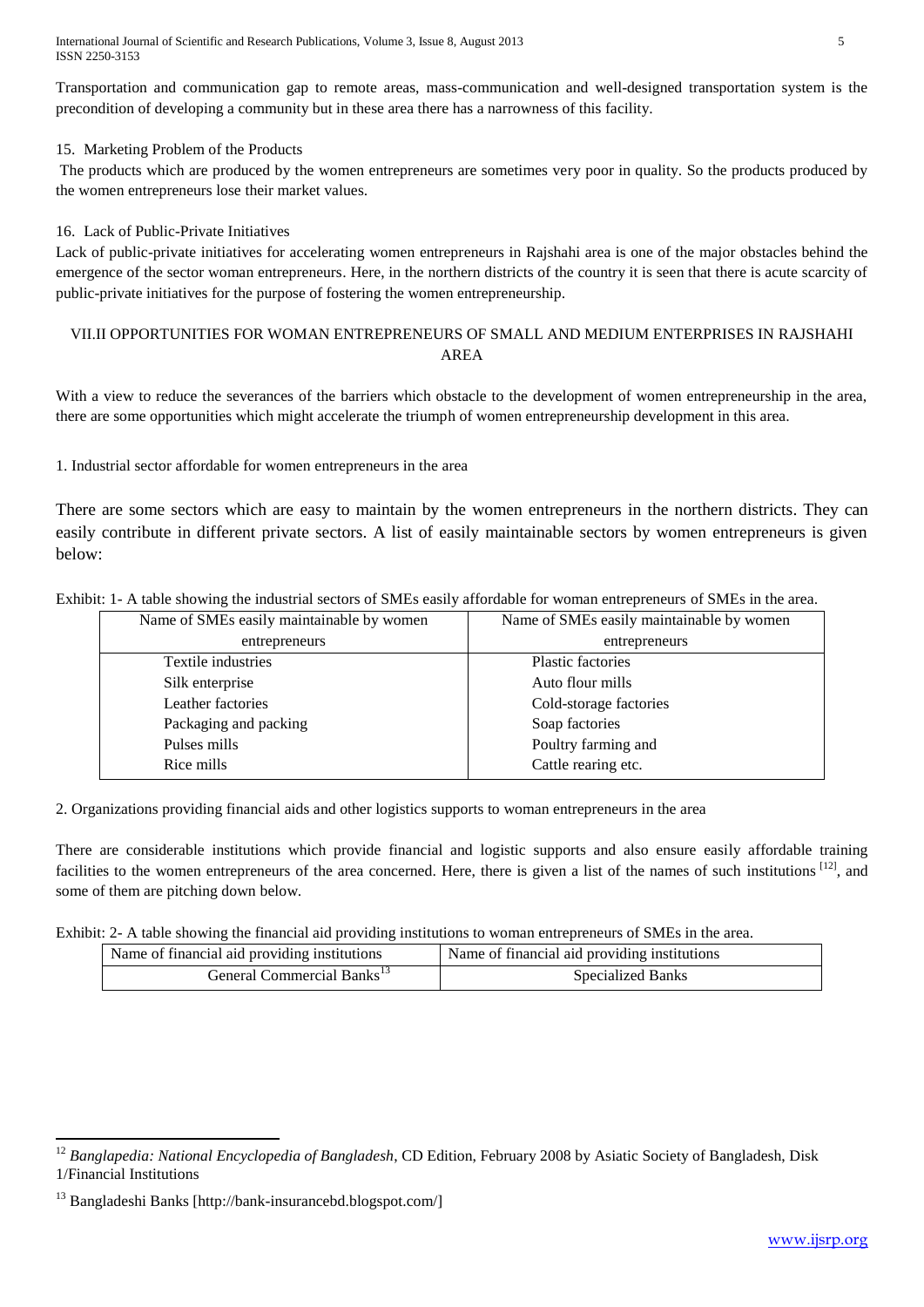| AB Bank<br>$\bullet$                                   | <b>Bangladesh Rural Development Bank</b><br>$\bullet$      |  |
|--------------------------------------------------------|------------------------------------------------------------|--|
| Janata Bank                                            | Grameen Bank                                               |  |
| Agrani Bank                                            | Ansar-VDP Unnayan Bank<br>٠                                |  |
| <b>BASIC Bank</b>                                      | Bangladesh Krishi Bank<br>٠                                |  |
| <b>BRAC Bank</b>                                       | Rajshahi Krishi Unnayan Bank<br>٠                          |  |
| Prime Bank                                             | Bank of Small Industries<br>and<br>Commerce                |  |
| Rupali Bank<br>٠                                       | <b>Bangladesh Limited</b>                                  |  |
| Dutch-Bangla Bank<br>$\bullet$                         | Other specialized banks                                    |  |
| Sonali Bank-BD                                         |                                                            |  |
| Exim Bank                                              |                                                            |  |
| Islami Bank                                            |                                                            |  |
| Non-Bank Financial Institutions <sup>14</sup>          | Other NGOs and Institutions                                |  |
| Industrial Promotion and Development<br>$\bullet$      | <b>Bangladesh Rural Advancement Committee</b><br>$\bullet$ |  |
| Company of Bangladesh Ltd (IPDC) 1981                  | Thangamara Mohila Sobuj Songgho<br>٠                       |  |
| Saudi-Bangladesh<br>Industrial<br>and<br>٠             | Bangladesh Small<br>and Cottage<br>Industries<br>٠         |  |
| Agricultural Investment Company Ltd                    | Corporation                                                |  |
| (SABINCO) 1984                                         | Association of Social Advancement                          |  |
| Industrial Development leasing Company<br>$\bullet$    | <b>SACHETAN</b>                                            |  |
| of Bangladesh Ltd (IDLC) 1985                          |                                                            |  |
| <b>UAE</b><br>The<br>Bangladesh<br>Investment          |                                                            |  |
| Company Ltd 1989                                       |                                                            |  |
| United Leasing Company Ltd (ULCL)                      |                                                            |  |
| 1989                                                   |                                                            |  |
| Phoenix Leasing Company Ltd 1995<br>$\bullet$          |                                                            |  |
| Uttara Finance and Investment Ltd 1995                 |                                                            |  |
| International Leasing<br>and<br>Financial<br>$\bullet$ |                                                            |  |
| Services Ltd (ILFSL) 1996                              |                                                            |  |
|                                                        |                                                            |  |

- Grameen Bank, A specialized Bank provides collateral-free credit facilities in cash or in kind to landless persons for various types of income-generating and livelihood activities and most of the members of the Bank are women. So it is an opportunities for enthusiastic women entrepreneurs.
- ASA, An NGO giving opportunities of financial support to the poor and underprivileged portion of the women entrepreneurs of the country through microcredit basis.
- BSCIC (Bangladesh Small and Cottage Industries Corporation), this institution provides financial aids to the woman entrepreneurs of SMEs in the Rajshahi area. The terms and conditions of the bank is more comfortable and the loan disbursement system is more favorable to the woman entrepreneurs of SMEs particularly.
- TMSS (Thengamara Mohila Sobuj Songhho), a leading NGO (Non-Government Organization) operating among women entrepreneurs and providing loans to women through micro-credit system.
- BRAC (Bangladesh Rural Advancement Committee), an NGO, promotes income generation for the poor, mostly landless rural people through microcredit and programmes on healthcare, [literacy,](http://localhost:1030/HT/L_0111.HTM) and education and training.
- BRDB (Bangladesh Rural Development Board), an institute based on rural development which is contributing to the development of rural sectors.
- Ansar-VDP Unnayan Bank, The Bank provides financial support to the underdeveloped and poor section of people of the society through micro-credit system and also provides training facilities men and women both.

1

<sup>&</sup>lt;sup>14</sup> Non-Bank Financial Institutions in Bangladesh [http://www.somewhereinblog.net/blog/jdon/29609482]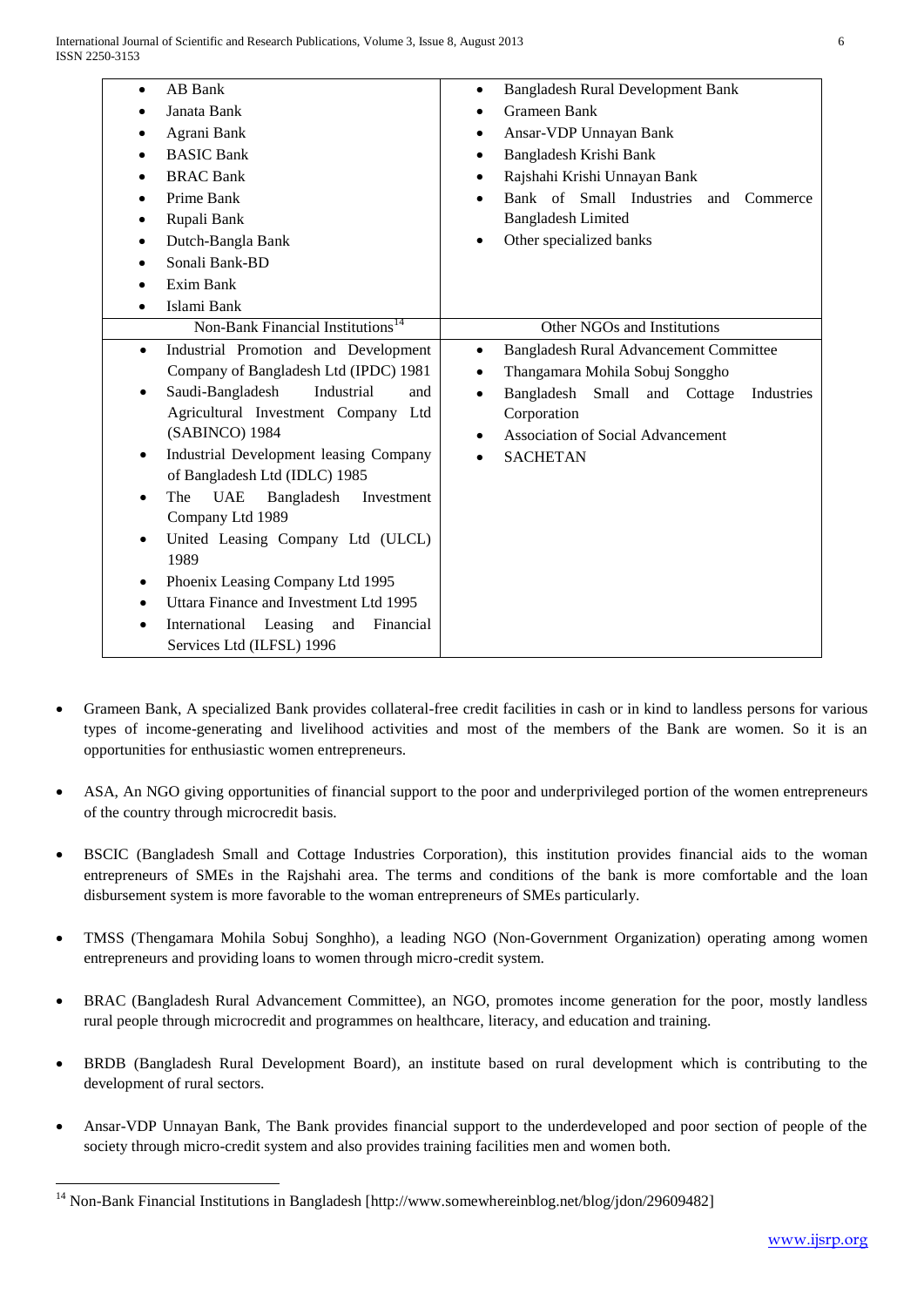- BKB (Bangladesh Krishi Bank), The Bank also provides credit and agricultural facilities to the farmers of the country to develop the existing condition through various training and logistic supports.
- RAKUB (Rajshahi Krishi Unnayan Bank), The Bank is still financing for the development of [agriculture](http://localhost:1030/HT/A_0077.HTM) and its backward and forward linkage industries in the Rajshahi division of the country.
- BASIC Bank (Bank of Small Industries and Commerce Bangladesh Limited): Activities of the bank are grouped into industrial credit, commercial credit, and microcredit. Its services are directed towards entrepreneurs in the small industry sectors.
- BSRS (Bangladesh Shilpa Rin Songstha), a financial institute providing loan to the entrepreneurs and different small and medium scale industries for the purpose of fostering the economic growth of the country.
- BSB (Bangladesh Shilpa Bank), a financial body, offering loans in different manners as microcredit system, small and medium scale commercial and industrial credit.
- SACHETAN, a local NGO (Non-Government Organization) working among women for promoting their entrepreneurial abilities and increasing their productivity capacity.

The mentioned financial institutions, NGOs, banks, and banking companies are offering different small and medium term loans to the woman entrepreneurs of the area. Most significant commercial banks in this purpose provide credit facilities to the woman entrepreneurs with special emphasis on the development of the entrepreneurs and enterprises. VIII. SWOT ANALYSIS

A SWOT analysis represents the Strengths, Weaknesses, Opportunities and Threats, an individual, firm or any other organization has, in conducting the regular activities of their own.

|                         | Strengths |                                           |   | Weaknesses                             |
|-------------------------|-----------|-------------------------------------------|---|----------------------------------------|
|                         | ⋗         | Mentally well prepared                    | ⋗ | Ignorance and illiteracy               |
|                         | ≻         | More patient and encouraged               | ⋗ | Lack of proper risk taking abilities   |
|                         | ⋗         | Improved risk taking ability of woman     |   | Unhealthy physical and unsound mental  |
|                         |           | entrepreneurs                             |   | condition                              |
| Internal Factors        | ≻         | Less likely to be apart from the business |   | Lack of own fund of the woman          |
|                         |           |                                           |   | entrepreneurs to start the venture     |
|                         |           |                                           |   |                                        |
|                         |           | Opportunities                             |   | Challenges / Threats                   |
|                         | ≻         | Free entry into SMEs                      |   |                                        |
|                         | ➤         | Governments withdrawn some restrictions   | ➤ | Problems of raising capital            |
|                         | ➤         | Improved technology and financial aids    | ⋗ | Difficulty in borrowing fund           |
|                         | ➤         | Encouragement to innovations and          | ≻ | Thought-cut completions endangered     |
|                         |           | inventions                                |   | existence of small companies           |
| <b>External Factors</b> | ➤         | Promotion of healthy completions          | ➤ | Problems of availing raw-materials     |
|                         | ➤         | Consideration increase in government      | ⋗ | Problems of obsolescence of indigenous |
|                         |           | assistance for woman entrepreneurs of     |   | technology                             |
|                         |           | <b>SMEs</b>                               | ⋗ | Increased pollutions                   |
|                         | ➤         | Establishment of other national and       | ≻ | Religious misinterpretation            |
|                         |           | international institutes                  | ⋗ | Problems of infrastructure             |
|                         | ➤         | Benefits of specialization                |   |                                        |
|                         | ➤         | Social and cultural development           |   |                                        |
|                         |           |                                           |   |                                        |

Exhibit: 3 - A SWOT matrix representing the strengths, weaknesses, opportunities and challenges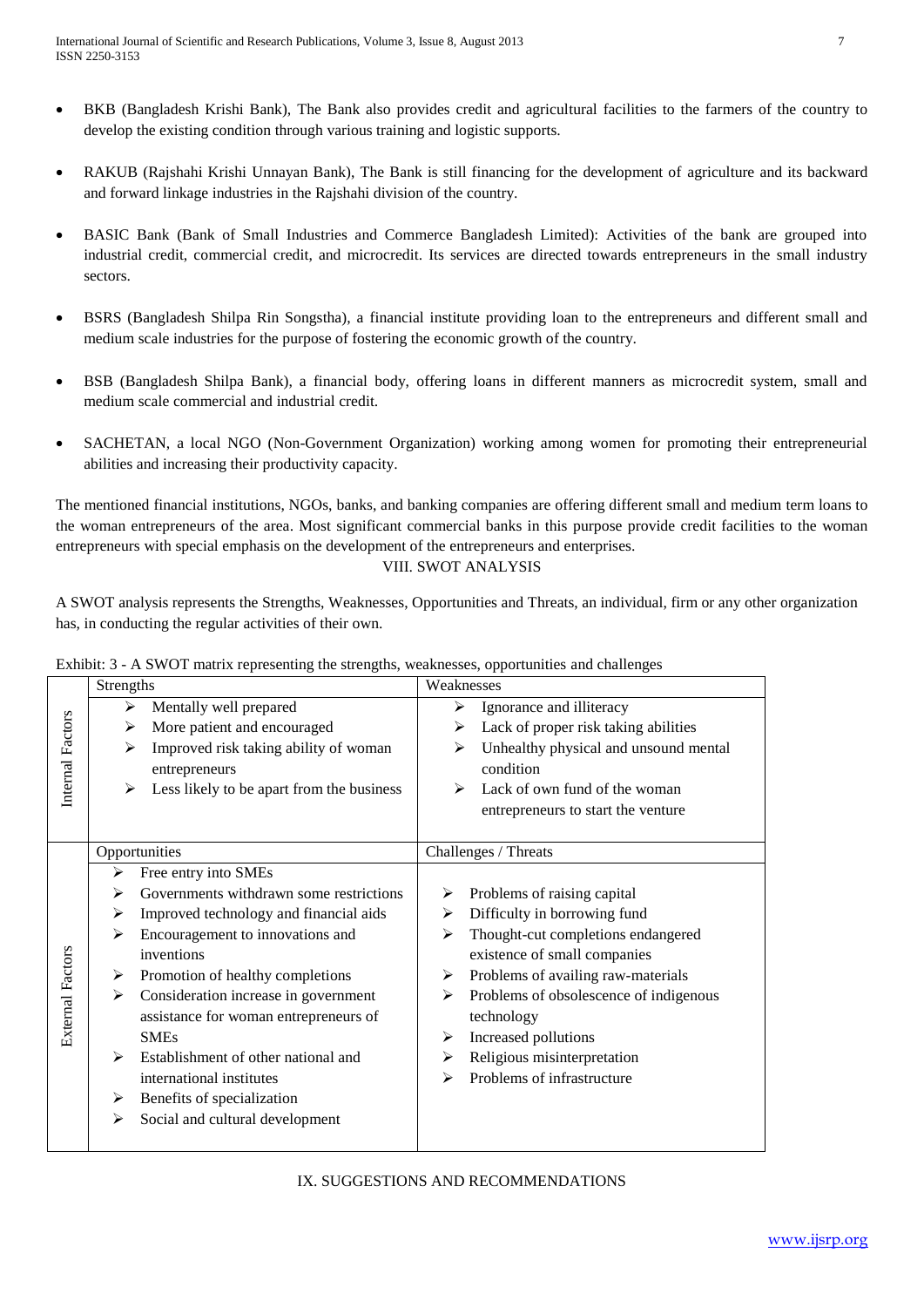This section of the paper represents some suggestions pertaining to the removal of barriers behind the development of women entrepreneurs SMEs in Rajshahi area and fostering the way they play role through SMEs. These initiatives can be significant steps for improving the standard of SMEs in the area.

- Removal of lower mentality from woman entrepreneurs is a strategic mechanism whereby the lower mentality among women can be solved. Instead of lower mentality there should be provided some motivation training for encouraging the women concerned.
- Increasing micro-credit financing system among woman entrepreneurs depicts involvement in micro-credit financing of women entrepreneurs. By increasing the engagement of women entrepreneurs and increasing support from different financial institutes and banking company as well as banks can eradicate the backwardness from the area concerned.
- Simplifying the credit system of public banks and financial institutions means that the credit systems which are being offered by different financial institutes and banks must be free from any sort of complexity and the process must be easy to realize.
- Adequate power and water supply: it refers to eliminate the years of electricity, fuel, and water supply. In order to eliminate, there should increase new production of electricity and fuel as well as water supply.
- Designing and maintaining the training programs for the improvement of women entrepreneurs: most of the training programs regarding the improvement of women entrepreneurs must be so motivational and encouraging as well as these training programs must be observed and supervised as well as followed up by the appropriate human development officers.
- Development of transportation and communication system indicates facilitating and constructing new roads and highway to the remote areas of Rajshahi area, on the other hand, the development of communication system connotes affordable communication system.
- Long-term financial support: there has a scarcity of long term financial support among women entrepreneurs and most financial institutes offer the short and intermediate term loans to women entrepreneurs in the area.
- Removal of marketing problems: it connotes that the products made by the women entrepreneurs is intricate to market in the local and international markets because of the lower quality of products. But supplying quality raw-materials and supporting components for the purpose of quality production can be done.
- Technical and logistic support connotes the direct and substantial as well as objective supports to the woman entrepreneurs of Rajshahi area.
- Establishing board on women entrepreneurship development is another way of get rid of the problems revealing among them in the concerned area and which must be set up with the responsible representatives.
- National patronization can also be helpful in this purpose.

The aforementioned measures are the possible way-outs but these are not accurate and adequate. Self-encouragement and wake up of woman entrepreneurs is basically the key in this behalf.

# X. CONCLUSION

The problems and prospects found out in the study based on women entrepreneurs of SMEs of Rajshahi area of Bangladesh will be helpful for understanding the overall scenario of women entrepreneurs of SMEs and there will create the opportunities to the investors and promoters as well as to Government for the purpose of planning and decision making. The study suggests every public private efforts and non-government organizations to assist the women entrepreneurs of northern districts of Bangladesh because this can create larger women entrepreneur for SMEs.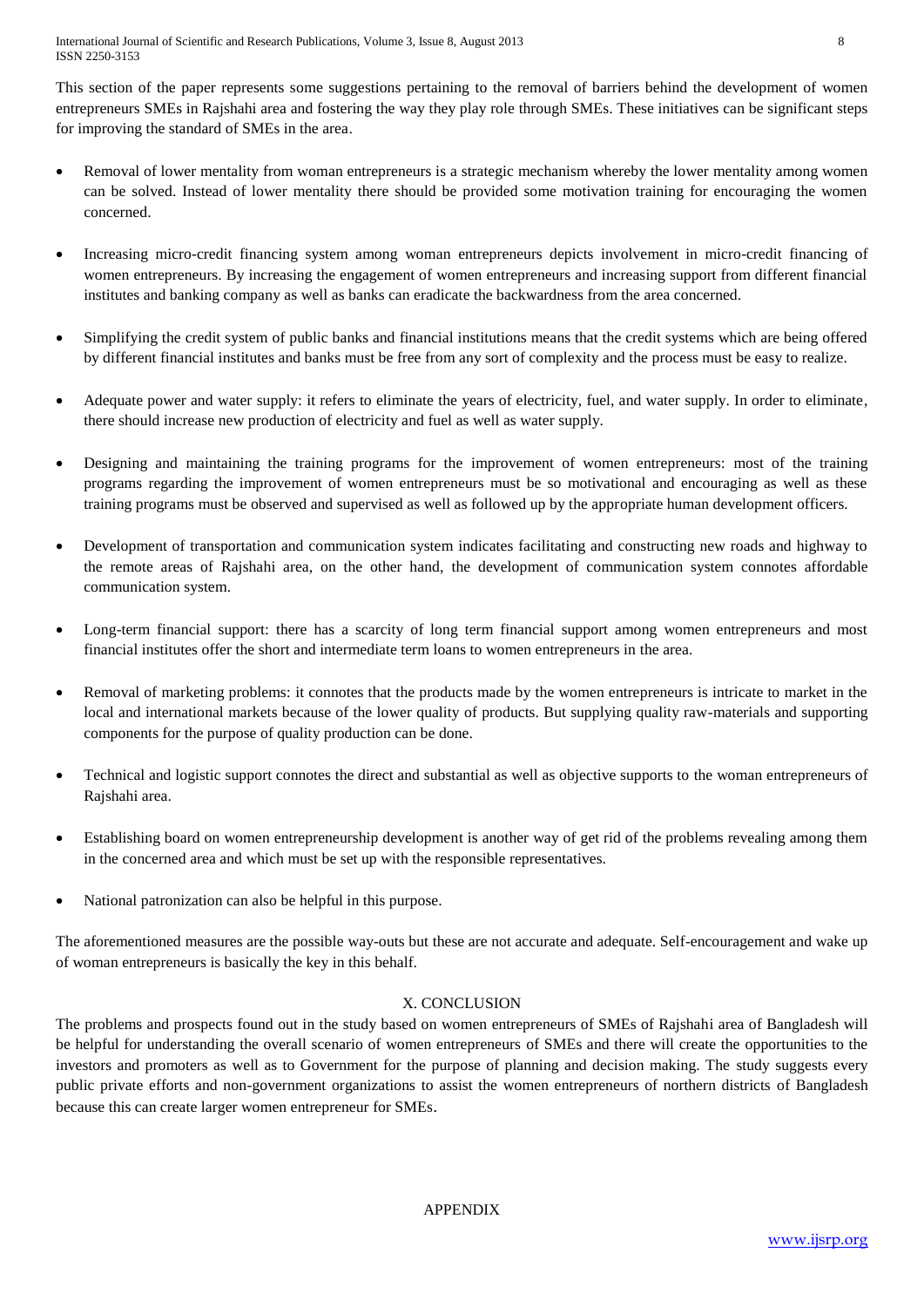Table -1 Classification of respondents based on demographic factors

| Serial No             | Demographic Factors             | No. of Respondents | Percentage [%]  |  |
|-----------------------|---------------------------------|--------------------|-----------------|--|
|                       | Age                             |                    |                 |  |
|                       | Below 25 years                  | 15                 | $\overline{10}$ |  |
|                       | $25-35$ years                   | $\overline{25}$    | 16.6            |  |
| $\mathbf{1}$          | 35-45 years                     | 52                 | 34.6            |  |
|                       | 45-55 years                     | $\overline{43}$    | 28.6            |  |
|                       | Above 55 years                  | 15                 | 10              |  |
|                       | Total                           | 150                | 100             |  |
| <b>Marital Status</b> |                                 |                    |                 |  |
| $\overline{2}$        | Married                         | 95                 | 63.3            |  |
|                       | Unmarried                       | 38                 | 25.3            |  |
|                       | Divorce                         | $\overline{5}$     | 3.3             |  |
|                       | Widow                           | 12                 | 8               |  |
|                       | Total                           | 150                | 100             |  |
|                       | Size of family                  |                    |                 |  |
|                       | 2-3members                      | 35                 | 23.3            |  |
|                       | 3-5members                      | 55                 | 36.3            |  |
|                       | 5-7members                      | $\overline{31}$    | 20.6            |  |
| 3                     | Above 7 members                 | 29                 | 19.3            |  |
|                       | Total                           | 150                | 100             |  |
|                       |                                 |                    |                 |  |
|                       | No formal schooling             | 16                 | 10.6            |  |
|                       | Incomplete Primary school       | 23                 | 15.3            |  |
| $\overline{4}$        | Complete Primary school         | $\overline{35}$    | 23.3            |  |
|                       | Incomplete Secondary school     | 19                 | 12.6            |  |
|                       | Complete Secondary school       | 22                 | 14.6            |  |
|                       | Post secondary, diploma, degree | 20                 | 13.3            |  |
|                       | Degree and above                | 15                 | 10              |  |
|                       | Total                           | 150                | 100             |  |
|                       |                                 | Work experience    |                 |  |
|                       | Below 2 years                   | 17                 | 11.3            |  |
|                       | $2 - 4$                         | 24                 | 16              |  |
|                       | $4-6$                           | $\overline{51}$    | 34              |  |
|                       | $6 - 8$                         | $\overline{31}$    | 20.6            |  |
| 5                     | Above 8 years                   | 27                 | 18              |  |
|                       | Total                           | 150                | 100             |  |
|                       |                                 | Monthly income     |                 |  |
| 6                     | <b>Below 10000</b>              | $\overline{17}$    | 11.3            |  |
|                       | 10000-20000                     | 29                 | 19.3            |  |
|                       |                                 |                    |                 |  |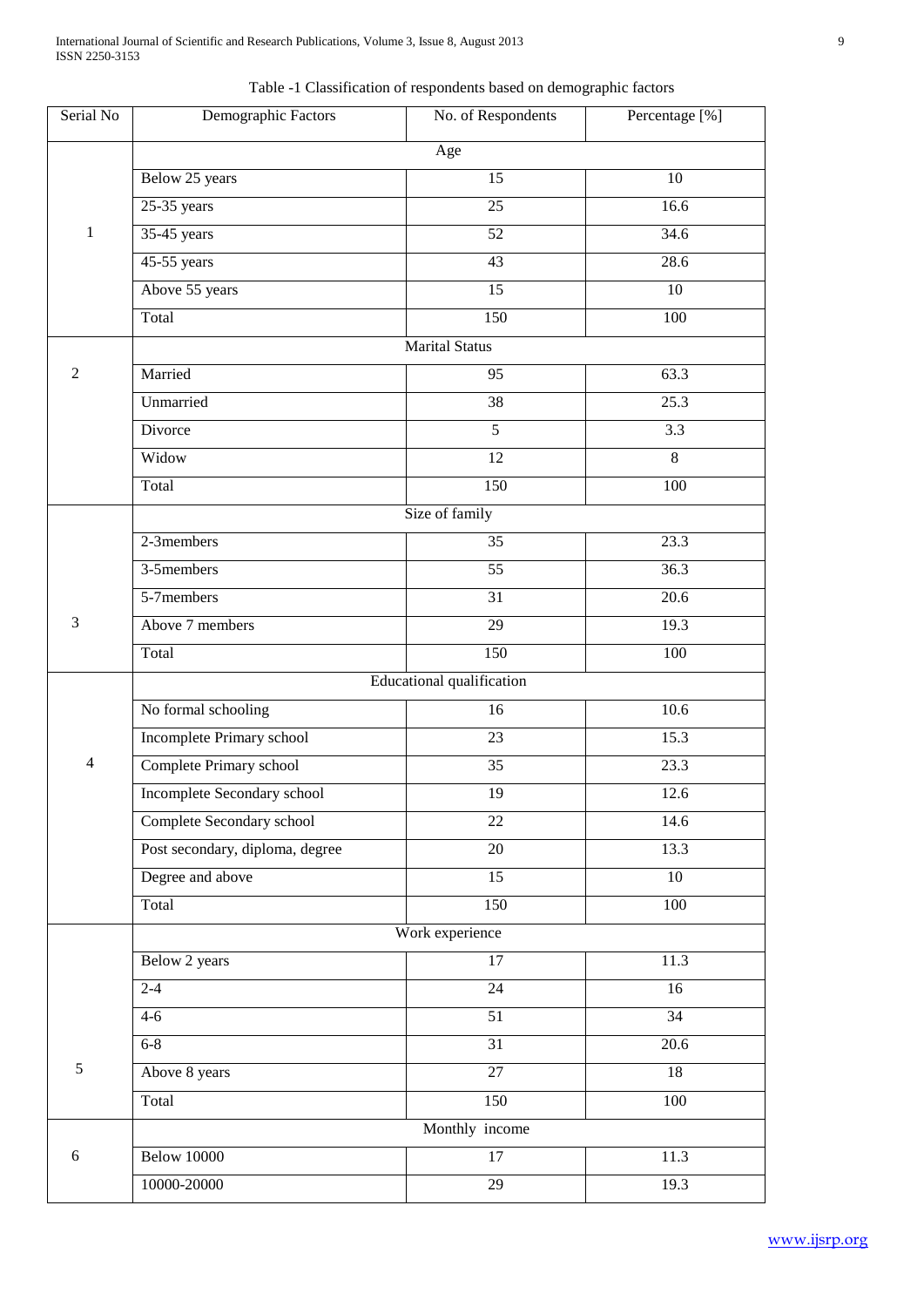| 20000-30000 | 40  | 26.6 |
|-------------|-----|------|
| 40000-50000 | 36  | 24   |
| Above 50000 | 28  | 18.6 |
| Total       | 150 | 100  |

**I**nterpretation: Table-1 shows that 34.6 % of the respondents are between 35 to 45 years of age. 63.3% of them are married. It also shows that 36.3% of the respondents have a family size of 3 to 5 members and 23.3% of the respondents' complete primary school, 34% of the respondents total work experience in between 4 to 6 years and 26%of the respondents monthly income is between TK.20, 000 to 30,000.

# Classification based on results and findings.

| Table -2 Lack of practical experience and knowledge |  |  |  |  |
|-----------------------------------------------------|--|--|--|--|
|-----------------------------------------------------|--|--|--|--|

| Agreeable level of opinion    | No. of Respondents | Percentage [%] |
|-------------------------------|--------------------|----------------|
| <b>Strongly Agree</b>         | 52                 | 34.6           |
| Agree                         | 47                 | 31.3           |
| Neither Agree or Nor Disagree | 27                 | 18             |
| Disagree                      | 24                 | 16             |
| <b>Strongly Disagree</b>      | $\theta$           | $\Omega$       |
| Total                         | 150                | 100            |

**I**nterpretation: Table-2 shows 34% respondents are strongly agreed that they have lack of practical experience and knowledge while 31.3% of respondents are agreed with the statements.

Table -3 Inadequate training Facilities

| Agreeable level of opinion    | No. of Respondents | Percentage [%] |
|-------------------------------|--------------------|----------------|
| <b>Strongly Agree</b>         | 57                 | 38             |
| Agree                         | 44                 | 29.3           |
| Neither Agree or Nor Disagree | 23                 | 15.3           |
| Disagree                      | 21                 | 14             |
| <b>Strongly Disagree</b>      | 5                  | 3.3            |
| Total                         | 150                | 100            |

Interpretation: Table-3 shows that 38% of respondents are strongly agreed that training facilities are inadequate whereas 14% of respondents are strongly disagree with the statements because they believe training facilities are adequate enough.

| Agreeable level of opinion    | No. of Respondents | Percentage [%] |
|-------------------------------|--------------------|----------------|
| <b>Strongly Agree</b>         | 45                 | 30             |
| Agree                         | 54                 | 36             |
| Neither Agree or Nor Disagree | 26                 | 17.3           |
| Disagree                      | 18                 | 12             |
| <b>Strongly Disagree</b>      | 7                  | 4.6            |
| Total                         | 150                | 100            |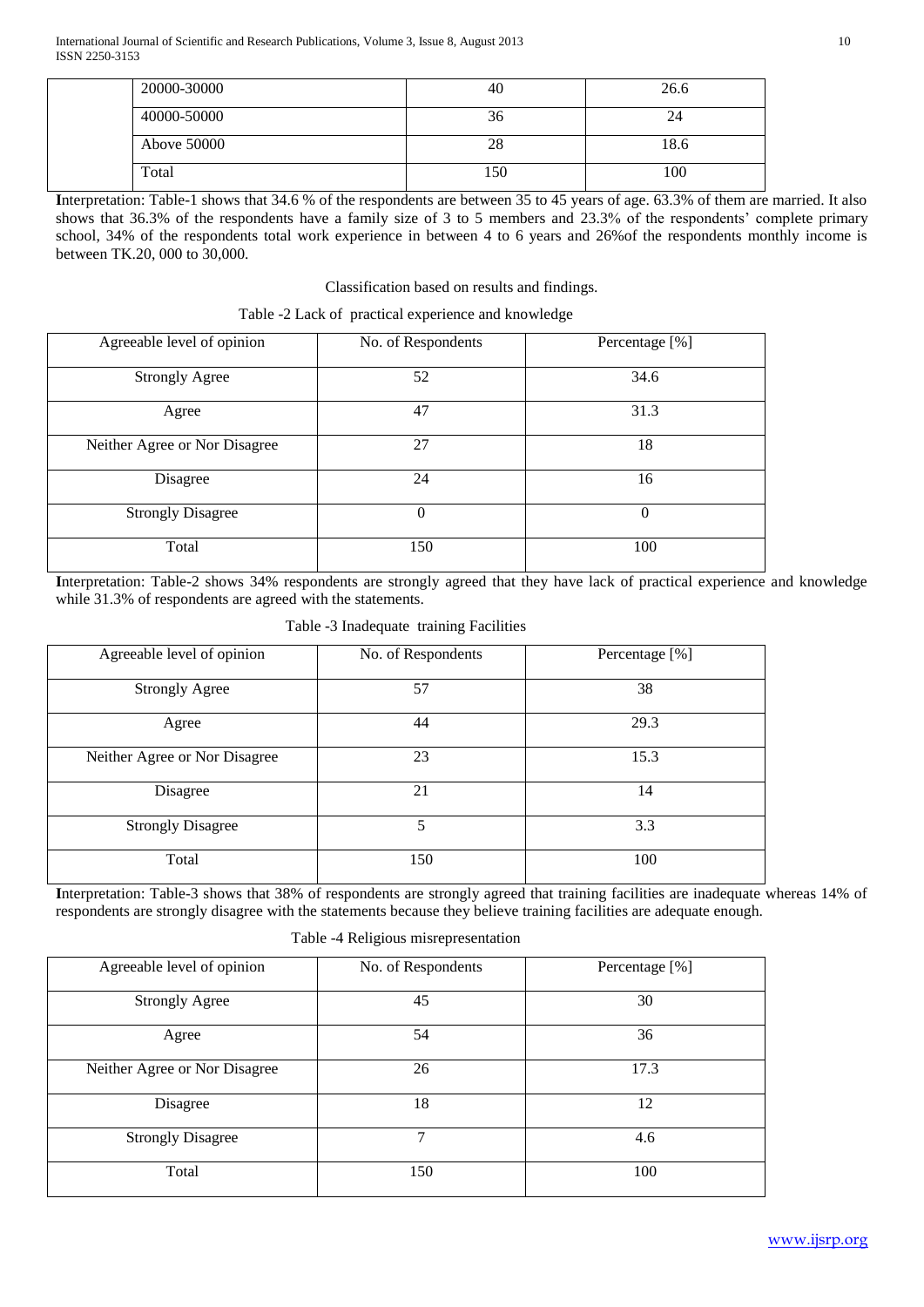International Journal of Scientific and Research Publications, Volume 3, Issue 8, August 2013 11 ISSN 2250-3153

**I**nterpretation: Table-4 shows that 36 % of respondents agreed that they need to go under religious misrepresentation while 17.3% of respondents were neutral.

| Agreeable level of opinion    | No. of Respondents | Percentage [%] |
|-------------------------------|--------------------|----------------|
| <b>Strongly Agree</b>         | 52                 | 34.6           |
| Agree                         | 53                 | 35.3           |
| Neither Agree or Nor Disagree | 23                 | 15.3           |
| Disagree                      | 18                 | 12             |
| <b>Strongly Disagree</b>      | 4                  | 2.6            |
| Total                         | 150                | 100            |

Table -5 Lack of family support

**I**nterpretation: Table-5 shows that 34.6% respondents are strongly agreed that family supports are not adequate enough whereas 2.6% are satisfied with existing family support.

| Table -6 Capital deficiency |  |
|-----------------------------|--|
|-----------------------------|--|

| Agreeable level of opinion    | No. of Respondents | Percentage [%] |
|-------------------------------|--------------------|----------------|
| <b>Strongly Agree</b>         | 56                 | 37.3           |
| Agree                         | 49                 | 32.6           |
| Neither Agree or Nor Disagree | 27                 | 18             |
| Disagree                      | 10                 | 6.6            |
| <b>Strongly Disagree</b>      | 8                  | 5.3            |
| Total                         | 150                | 100            |

**I**nterpretation: Table- 6 shows that 37.3 % respondents are suffered from capital deficiencies, while 5.3% of respondents are strongly disagreed in this issue.

Table -7 Inadequate credit facilities

| Agreeable level of opinion    | No. of Respondents | Percentage [%] |
|-------------------------------|--------------------|----------------|
| <b>Strongly Agree</b>         | 44                 | 29.3           |
| Agree                         | 62                 | 41.3           |
| Neither Agree or Nor Disagree | 27                 | 18             |
| Disagree                      | 17                 | 11.3           |
| <b>Strongly Disagree</b>      | $\theta$           | $\Omega$       |
| Total                         | 150                | 100            |

**I**nterpretation: Table-7shows 41.3% of respondents are agreed that they have lack of credit facilities, whereas 1.3% of respondents are disagreed.

Table -8 Insufficient utilities support

| Agreeable level of opinion    | No. of Respondents | Percentage [%] |
|-------------------------------|--------------------|----------------|
| <b>Strongly Agree</b>         | 53                 | 35.3           |
| Agree                         | 48                 |                |
| Neither Agree or Nor Disagree | 28                 | 18.6           |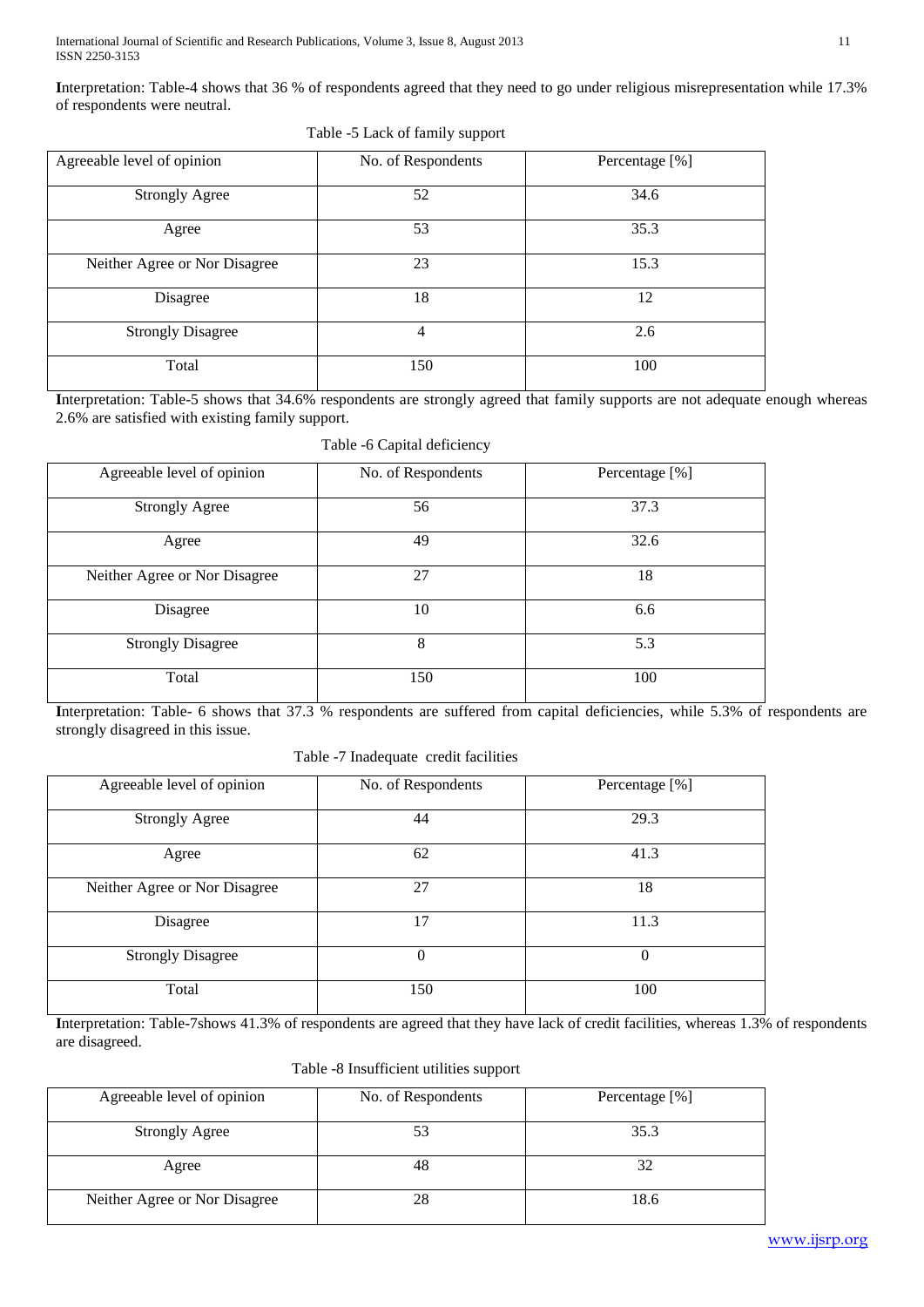| Disagree                 | 20  | 122<br>1 J.J |
|--------------------------|-----|--------------|
| <b>Strongly Disagree</b> |     | .u           |
| Total                    | 150 | 100          |

**I**nterpretation: Table-8 shows that 35.3% of respondents are strongly agreed that they are suffered from insufficient utilities support while only .6% respondent is strongly disagreed.

Table -9 Scarcity of raw materials

| Agreeable level of opinion    | No. of Respondents | Percentage [%] |
|-------------------------------|--------------------|----------------|
| <b>Strongly Agree</b>         | 38                 | 25.5           |
| Agree                         | 67                 | 44.6           |
| Neither Agree or Nor Disagree | 26                 | 17.3           |
| Disagree                      | 17                 | 11.3           |
| <b>Strongly Disagree</b>      | $\overline{2}$     | 1.3            |
| Total                         | 150                | 100            |

**I**nterpretation: Table-9 shows that 44.6% respondents are agreed that raw materials are scared where as 1.3% respondents are strongly disagreed in this issue.

| Agreeable level of opinion    | No. of Respondents | Percentage [%] |
|-------------------------------|--------------------|----------------|
| <b>Strongly Agree</b>         | 40                 | 26.6           |
| Agree                         | 41                 | 27.3           |
| Neither Agree or Nor Disagree | 35                 | 23.3           |
| Disagree                      | 27                 | 18             |
| <b>Strongly Disagree</b>      | 7                  | 4.6            |
| Total                         | 150                | 100            |

Interpretation: Table-10 shows in this that 27.3% respondents are satisfied with existing government facilities and 23.3% respondents have neutral opinion in this statement.

Table -11 Insufficient NGOs support

| Agreeable level of opinion    | No. of Respondents | Percentage [%] |
|-------------------------------|--------------------|----------------|
| <b>Strongly Agree</b>         | 30                 | 20             |
| Agree                         | 25                 | 16.6           |
| Neither Agree or Nor Disagree | 25                 | 16.6           |
| Disagree                      | 50                 | 33.3           |
| <b>Strongly Disagree</b>      | 20                 | 13.3           |
| Total                         | 150                | 100            |

Interpretation: Table- 11 shows that 33.3% respondents are disagreed in insufficient Non Government Organization (NGO) support, because they are satisfied of existing NGO support. Whereas 20% respondents are strongly agreed that NGO support are insufficient.